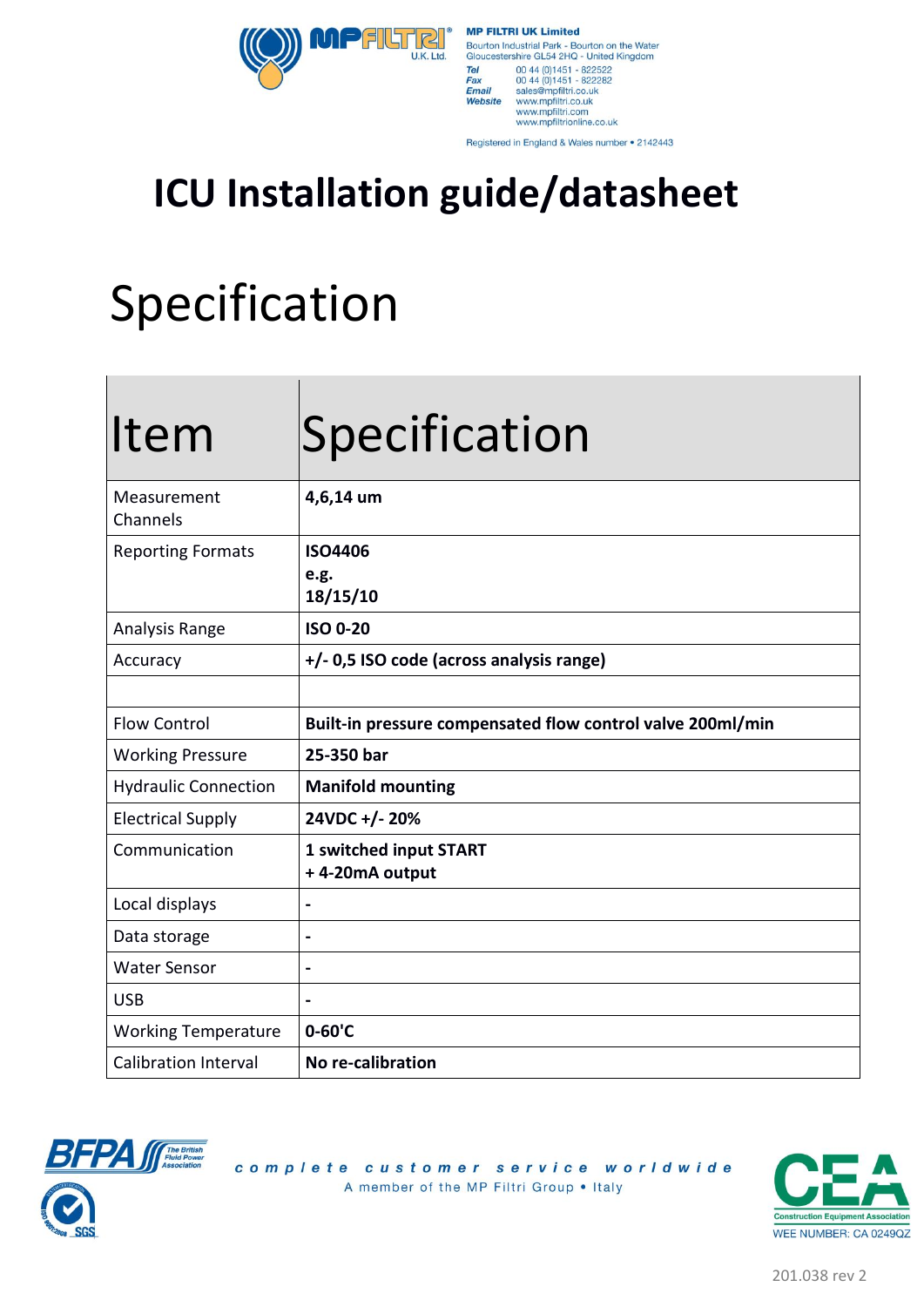$IJK$  I to



Registered in England & Wales number . 2142443

# Electrical Connection

Connectors are 4pin M12, "A-Coded". The connector on the device has the male pins.

Contact Layout Schematic diagram Female flexible wire brown  $(+)$ 1 flexible wire white  $(N/C)$  $\overline{2}$ flexible wire black (N/O)  $\overline{4}$ flexible wire blue  $(-)$ 3 shield

| <b>SIGNAL</b>       | <b>PIN</b> | Color        | Comment                         |
|---------------------|------------|--------------|---------------------------------|
| $+24V$              |            | <b>BROWN</b> | DC POWER                        |
| 4-20 <sub>m</sub> A |            | <b>WHITE</b> | <b>CURRENT SOURCE</b>           |
| 0V                  | 3          | <b>BLUE</b>  | <b>DC POWER</b>                 |
| START+              | 4          | <b>BLACK</b> | Connect to +24 during test time |



The cable + connector needs to be a shielded 4way, A-coded, female pin type. An example could be TE 2273099-1. Alternatively a re-wireable type can be used.



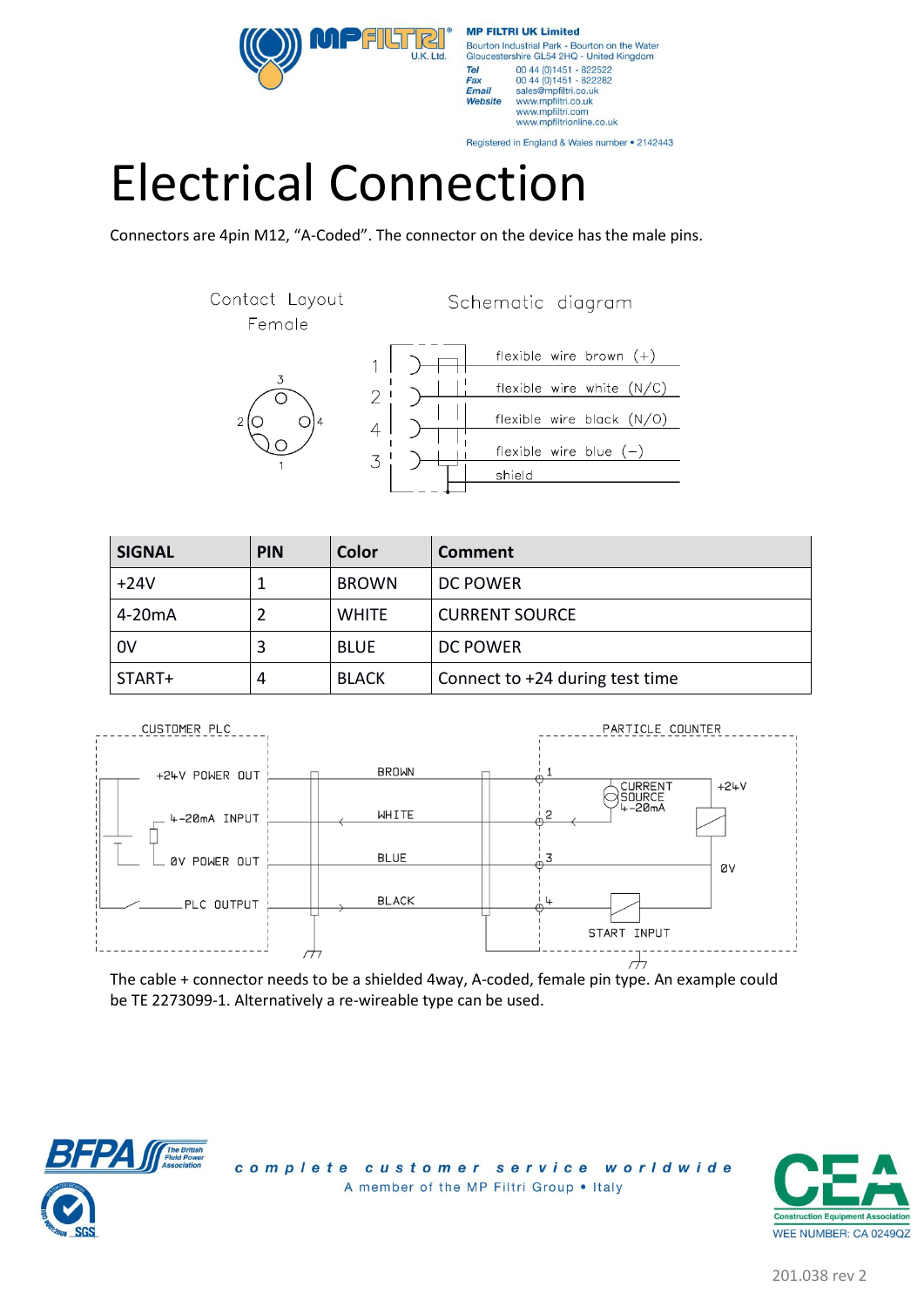Gloucestershire GL54 2HQ - United Kingdom 00 44 (0) 1451 - 822522<br>00 44 (0) 1451 - 822282 Tel Fax Email sales@mpfiltri.co.uk<br>www.mpfiltri.co.uk Website www.mpfiltri.com www.mpfiltrionline.co.uk

Bourton Industrial Park - Bourton on the Water

**MP FILTRI UK Limited** 

Registered in England & Wales number . 2142443

# Customer PLC Program Example

**PFILITRI** 

LLK Ltd

The customer PLC communicates with the unit by energizing a switched START signal and reading the results result from a 4-20mA current signal

- The START signal duration controls the test period
- The 4-20mA signal is time-multiplexed. That is, the parameters are output in a timed sequence.

We report the 4, 6 and 14um ISO codes. We also include a function to report the status of the unit (OK, ERROR, TESTING etc) but decoding this is optional

An example test sequence is shown below, the highlighted sections may not be required for the application

#### **Sequence**

- If pump not running
	- Turn on pump
	- Then wait until flow is stable and piping flushed, perhaps 60 seconds
- If ICU not powered
	- Turn on ICU power
	- then wait >3 seconds
	- Option: read status signal
- turn on START signal
- wait 300 seconds for testing (example)
	- Option: check status
	- turn off START signal
- wait 1 second
- read 4-20mA signal.  $ISO4 = (mA \times 2) 8$
- wait 2 seconds
- read 4-20mA signal.  $ISO6 = (mA \times 2) 8$
- wait 2 seconds
- read 4-20mA signal.  $ISO14 = (mA \times 2) 8$
- Option: check status
	- Wait 2 seconds
	- read status



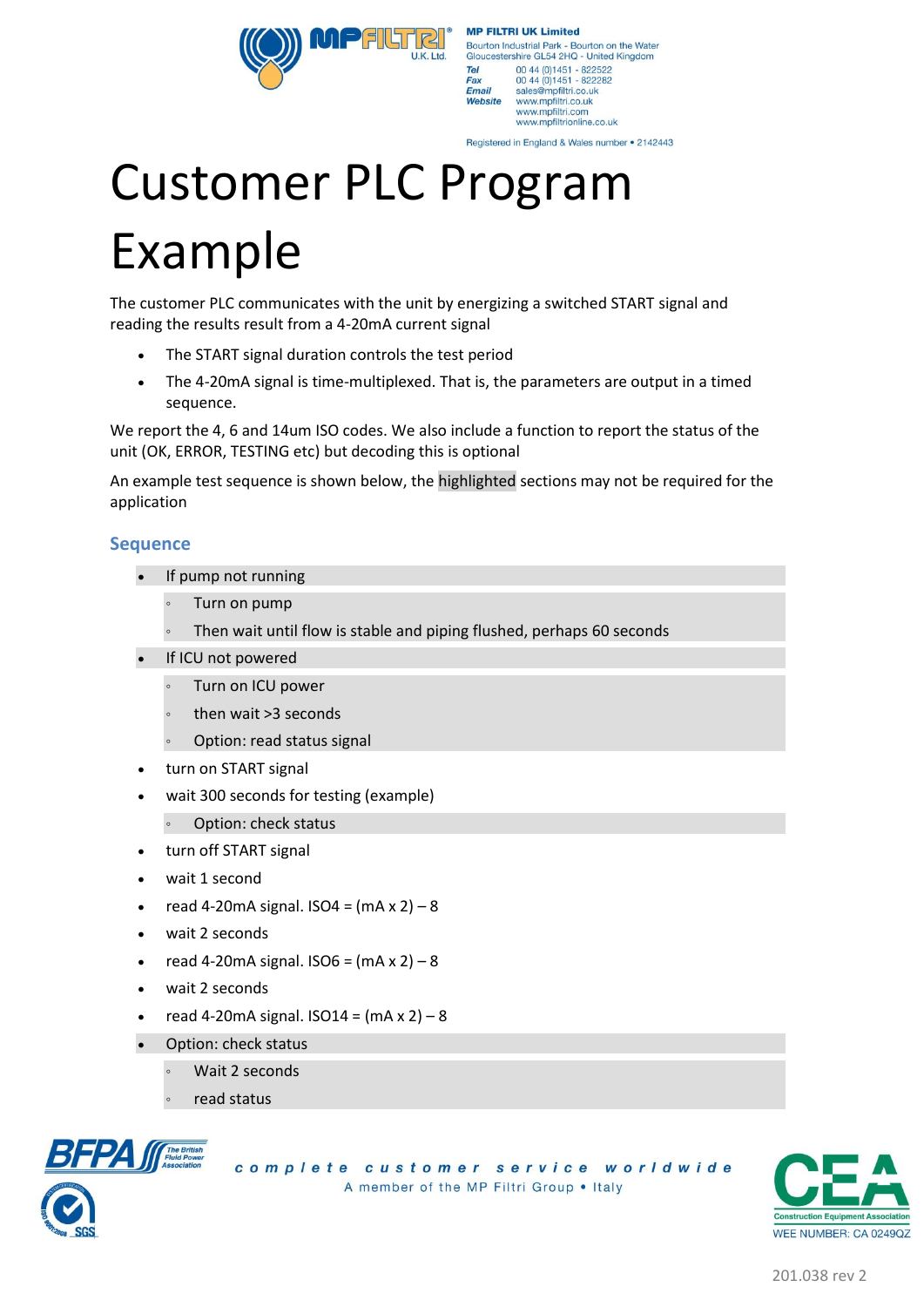

| <b>MP FILTRI UK Limited</b>           |                                                                                                                                                  |  |  |  |
|---------------------------------------|--------------------------------------------------------------------------------------------------------------------------------------------------|--|--|--|
|                                       | Bourton Industrial Park - Bourton on the Water<br>Gloucestershire GL54 2HQ - United Kingdom                                                      |  |  |  |
| Tel<br>Fax<br><b>Email</b><br>Website | 00 44 (0) 1451 - 822522<br>00 44 (0) 1451 - 822282<br>sales@mpfiltri.co.uk<br>www.mpfiltri.co.uk<br>www.mpfiltri.com<br>www.mpfiltrionline.co.uk |  |  |  |

Registered in England & Wales number . 2142443

### **Optional**

The customer program can also read and decode the STATUS signal

The flow can be continuous

The power can be continuous

# Detailed Sequence

| <b>Duration</b><br>(seconds)                   | <b>Device Action</b>        | <b>START</b><br><b>Signal</b> | 4-20mA                   | <b>PLC</b><br><b>Responsibility</b>                                                                                                            |
|------------------------------------------------|-----------------------------|-------------------------------|--------------------------|------------------------------------------------------------------------------------------------------------------------------------------------|
|                                                | Power off                   | <b>OFF</b>                    | $\frac{1}{2}$            | start pumps, flow etc.                                                                                                                         |
|                                                | Power on                    | <b>OFF</b>                    | $\overline{a}$           | Apply power                                                                                                                                    |
| $3$                                            | (ICM starts up, self tests) | <b>OFF</b>                    | $\overline{\phantom{a}}$ |                                                                                                                                                |
|                                                | Output status value         | <b>OFF</b>                    | <b>STATUS</b>            | <b>Optional: Check status</b>                                                                                                                  |
| $>10s$ if<br>required<br>Perhaps 60<br>seconds |                             | <b>OFF</b>                    | <b>STATUS</b>            | If flow is not continuous,<br>ensure machine operation is<br>stable, and there has been<br>time for old fluid to be<br>flushed from the system |
|                                                | Start testing               | ON                            | <b>TESTING</b>           | Turn on START signal<br>Start test timer                                                                                                       |
| Customer<br>defined,<br>perhaps 300<br>seconds | Count particles             | ON                            | <b>TESTING</b>           | Test timer running                                                                                                                             |
| < 0.1s                                         | Calculate result codes      | <b>OFF</b>                    |                          | Test timer finished<br>Turn off START signal<br>Start 1.0 second timer                                                                         |
| 2.0s                                           | Output 4um result           | <b>OFF</b>                    | ISO(4um)                 | Timer finished: Read 4um<br>result<br>Start 2.0 second timer                                                                                   |
| 2.0s                                           | Output 6um result           | <b>OFF</b>                    | ISO(6)                   | Timer finished: Read 6um<br>result                                                                                                             |



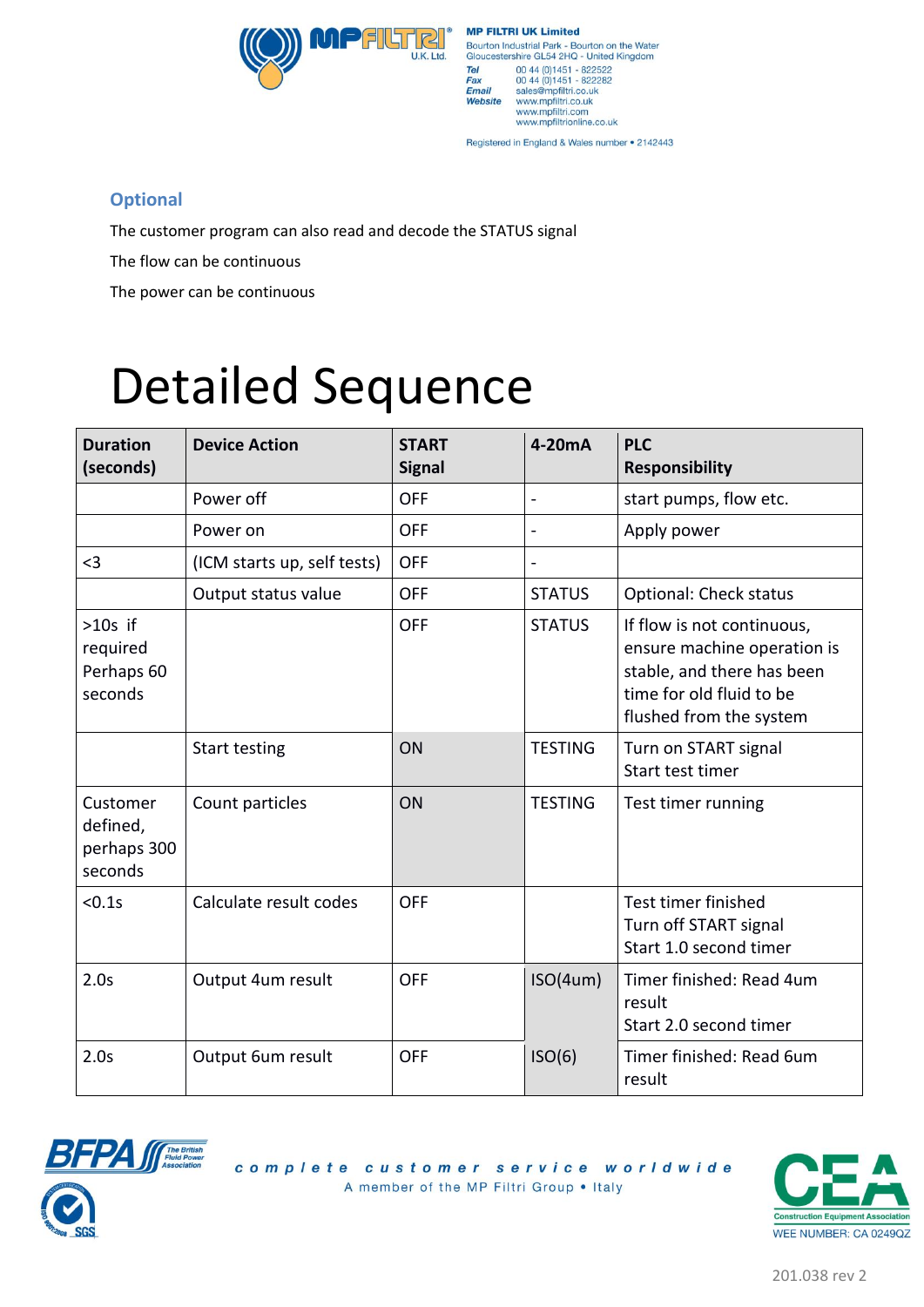

**MP FILTRI UK Limited** Bourton Industrial Park - Bourton on the Water<br>Gloucestershire GL54 2HQ - United Kingdom rshire GL54 2HQ - United Ki<br>00 44 (0)1451 - 822522<br>00 44 (0)1451 - 822382<br>sales@mpfiltri.co.uk<br>www.mpfiltri.co.uk<br>www.mpfiltri.co.uk<br>www.mpfiltri.com Tel<br>Tel<br>Fax<br>Email<br>Website

 $\sim$  $\sim$   $\sim$   $\sim$   $\sim$   $\sim$  $.0140449$ 

|      |                    |            |               | Start 2.0 second timer                            |
|------|--------------------|------------|---------------|---------------------------------------------------|
| 2.0s | Output 14um result | <b>OFF</b> | ISO(14)       | Timer finished: Read 14um<br>result<br>Start 2.0s |
|      | Output status      | <b>OFF</b> | <b>STATUS</b> |                                                   |
|      |                    |            |               | Start another test or wait or<br>power off etc    |

J.



complete customer service worldwide A member of the MP Filtri Group . Italy



201.038 rev 2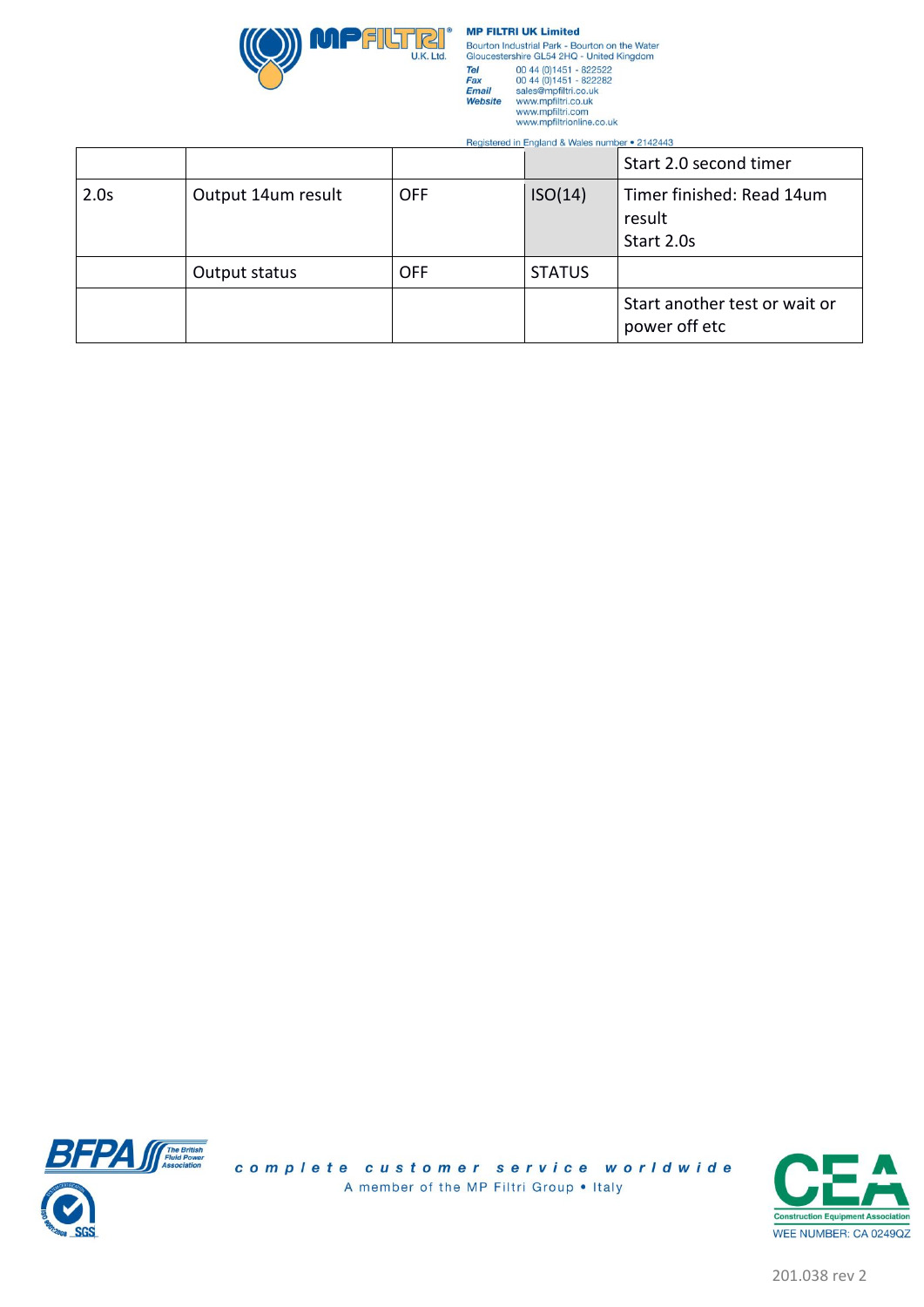

**MP FILTRI UK Limited** Bourton Industrial Park - Bourton on the Water<br>Gloucestershire GL54 2HQ - United Kingdom olice 2014<br>
2014 (0)1451 - 822522<br>
00 44 (0)1451 - 822522<br>
sales@mpfiltri.co.uk<br>
www.mpfiltri.co.uk<br>
www.mpfiltri.co.uk<br>
www.mpfiltri.co.uk<br>
www.mpfiltri.co.uk Tel<br>Fax Fax<br>Email<br>Website

Registered in England & Wales number . 2142443

### **ISO Coding**

ISO CODE = *2 x (mA-4) = (2 x mA) – 8*

(reverse: mA = *4.0 + ISO/2)*

| CODE                    | Nominal Current (mA) +/- 0.2mA |
|-------------------------|--------------------------------|
| 0                       | 4.0                            |
| $\mathbf{1}$            | 4.5                            |
| $\overline{2}$          | 5.0                            |
| 3                       | 5.5                            |
| $\overline{\mathbf{4}}$ | 6.0                            |
| 5                       | 6.5                            |
| 6                       | 7.0                            |
| $\overline{7}$          | 7.5                            |
| 8                       | 8.0                            |
| 9                       | 8.5                            |
| 10                      | 9.0                            |
| 11                      | 9.5                            |
| 12                      | 10.0                           |
| 13                      | 10.5                           |
| 14                      | 11.0                           |
| 15                      | 11.5                           |
| 16                      | 12.0                           |
| 17                      | 12.5                           |
| 18                      | 13.0                           |
| 19                      | 13.5                           |
| 20                      | 14.0                           |
| SATURATION              | 17.0                           |
| <b>NO VALUE</b>         | 18.0                           |
| RESERVED                | 19.0                           |
| RESERVED                | 20.0                           |

Note: any value above 14.0 up to but not including the 17.0